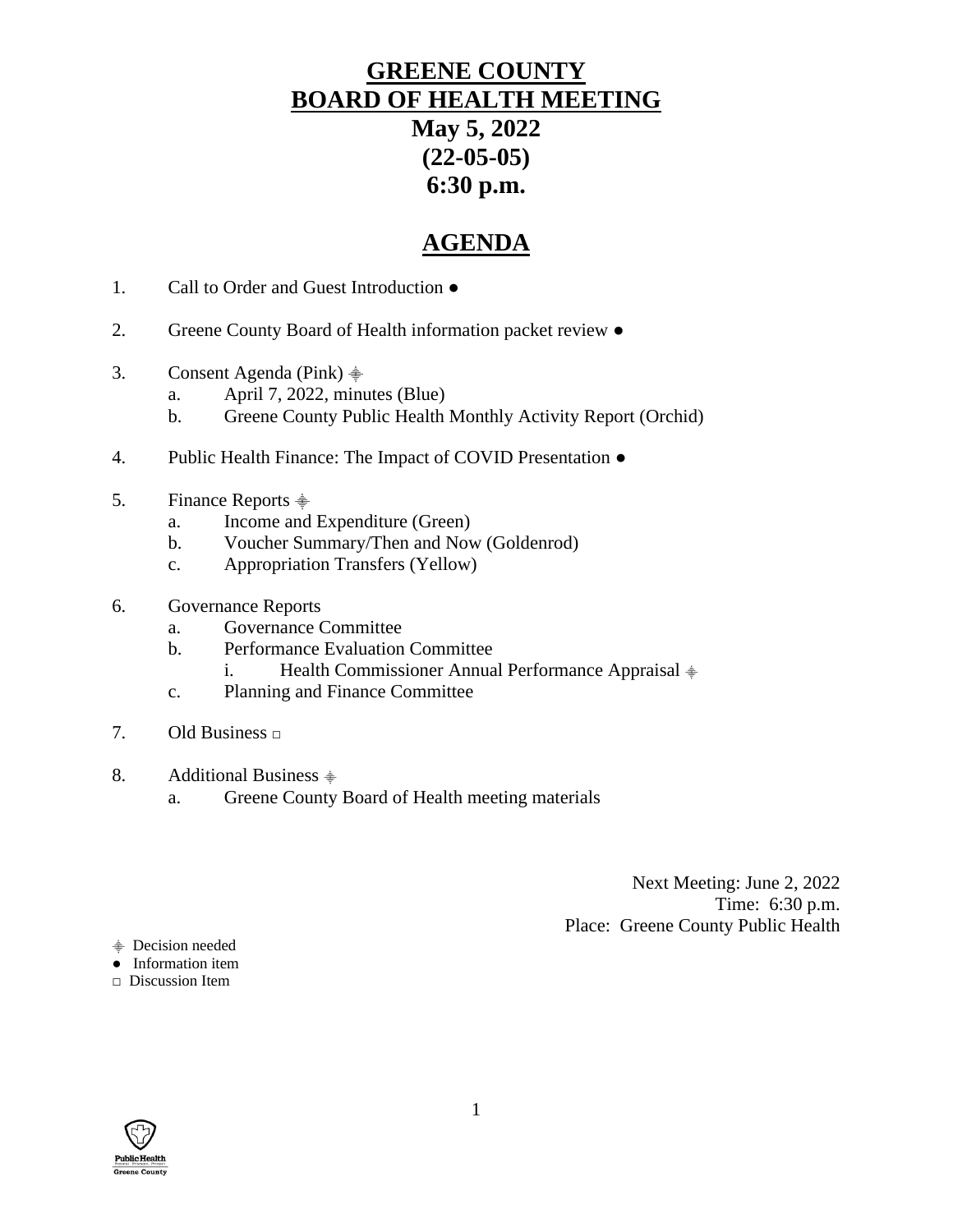



# **GREENE COUNTY PUBLIC HEALTH MONTHLY ACTIVITY REPORT April 29, 2022**

#### 1. **Communicable Disease**

| Counts<br>a.                                                    |                  |                  |
|-----------------------------------------------------------------|------------------|------------------|
| <b>Reportable Condition</b>                                     | Mar              | <b>YTD</b>       |
| Anaplasmosis-Anaplasma phagocytophilum                          | $\overline{0}$   | $\theta$         |
| Botulism - infant                                               | $\overline{0}$   | $\overline{0}$   |
| <b>Brucellosis</b>                                              | $\overline{0}$   | $\overline{0}$   |
| C. auris                                                        | $\overline{0}$   | $\overline{0}$   |
| Campylobacteriosis                                              | 4                | 9                |
| Chlamydia infection                                             | 92               | 191              |
| Coccidioidomycosis                                              | $\overline{0}$   | $\Omega$         |
| COVID-19 (call health department immediately)                   | 365              | 11471            |
| Carbapenemase Producing Carbapenem-Resistant Enterobacteriaceae |                  |                  |
| $(CP-CRE)$                                                      | 1                | 1                |
| Carbapenemase Producing Carbapenem-Resistant Enterobacteriaceae |                  |                  |
| (CP-CRE) - Investigation                                        | $\boldsymbol{0}$ | $\theta$         |
| Creutzfeldt-Jakob Disease                                       | $\overline{0}$   | $\overline{0}$   |
| Cryptosporidiosis                                               | $\overline{2}$   | $\overline{3}$   |
| Cyclosporiasis                                                  | $\theta$         | $\overline{0}$   |
| E. coli, Shiga Toxin-Producing (O157:H7, Not O157, Unknown      |                  |                  |
| Serotype)                                                       | $\boldsymbol{0}$ | $\theta$         |
| Ehrlichiosis-Ehrlichia chaffeensis                              | $\overline{0}$   | $\overline{0}$   |
| Giardiasis                                                      | $\overline{0}$   | 1                |
| Gonococcal infection                                            | 25               | 51               |
| Haemophilus influenzae (invasive disease)                       | $\overline{0}$   | $\overline{2}$   |
| Hemolytic uremic syndrome (HUS)                                 | $\overline{0}$   | $\boldsymbol{0}$ |
| Hepatitis A                                                     | $\mathbf{1}$     | $\overline{2}$   |
| Hepatitis B - Perinatal Infection                               | $\overline{0}$   | $\boldsymbol{0}$ |
| Hepatitis B (including delta) - acute                           | $\overline{2}$   | $\overline{2}$   |
| Hepatitis B (including delta) - chronic                         | 3                | 9                |
| Hepatitis C - acute                                             | $\overline{0}$   | $\overline{0}$   |
| Hepatitis C - chronic                                           | 29               | 57               |
| Hepatitis C - Perinatal Infection                               | $\boldsymbol{0}$ | $\boldsymbol{0}$ |
| Hepatitis E                                                     | $\boldsymbol{0}$ | $\boldsymbol{0}$ |
| <b>Immigrant Investigation</b>                                  | $\overline{0}$   | $\boldsymbol{0}$ |
| Influenza - ODH Lab Results                                     | $\boldsymbol{0}$ | $\boldsymbol{0}$ |
| Influenza-associated hospitalization                            | 10               | 21               |
| Legionellosis                                                   | $\overline{2}$   | $\boldsymbol{2}$ |
| Listeriosis                                                     | $\overline{0}$   | $\boldsymbol{0}$ |
| Lyme Disease                                                    | $\boldsymbol{0}$ | $\boldsymbol{0}$ |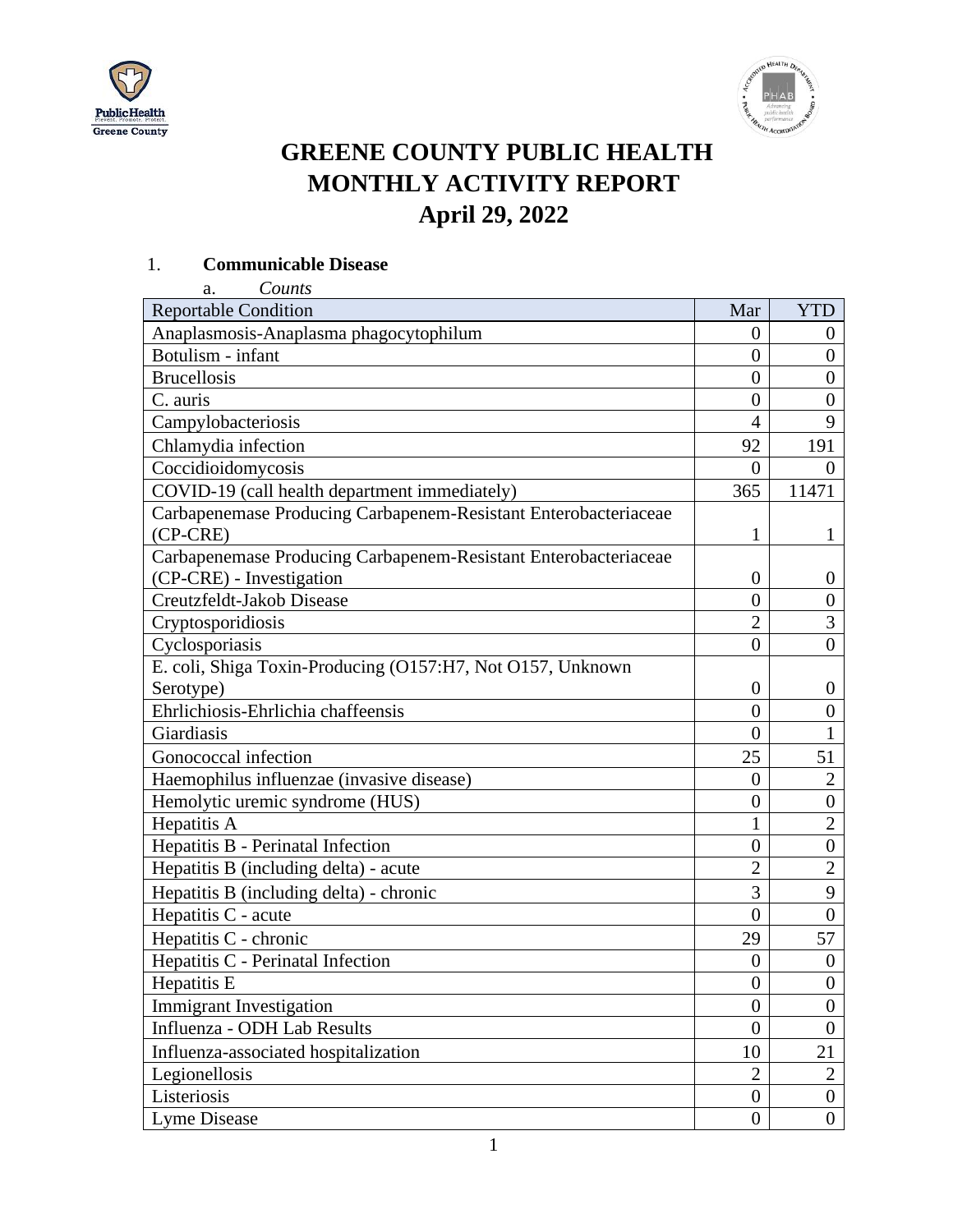



| ountv                                                                 |                |                |
|-----------------------------------------------------------------------|----------------|----------------|
| <b>Reportable Condition</b>                                           | Mar            | YTD            |
| Malaria                                                               | 0              | $\Omega$       |
| Meningitis - aseptic/viral                                            | 0              | 0              |
| Meningitis - bacterial (Not N. meningitidis)                          | $\overline{2}$ | $\overline{2}$ |
| MIS-C associated with COVID-19 (call health department                |                |                |
| immediately)                                                          | 0              | $\overline{0}$ |
| <b>Mumps</b>                                                          | $\theta$       | $\overline{0}$ |
| Pertussis                                                             | $\theta$       | $\overline{0}$ |
| Q fever, chronic                                                      | $\theta$       | $\overline{0}$ |
| Salmonella Paratyphi Infection                                        | $\theta$       | $\overline{0}$ |
| Salmonellosis                                                         | 0              | $\overline{0}$ |
| Shigellosis                                                           | $\Omega$       | $\Omega$       |
| Spotted Fever Rickettsiosis, including Rocky Mountain spotted fever   |                |                |
| (RMSF)                                                                | 0              | $\Omega$       |
| Staphylococcal aureus - intermediate resistance to vancomycin (VISA)  | 0              | $\overline{0}$ |
| Streptococcal - Group A -invasive                                     | 0              | 5              |
| Streptococcal - Group B - in newborn                                  | 0              | $\overline{0}$ |
| Streptococcus pneumoniae - invasive antibiotic resistance unknown or  |                |                |
| non-resistant                                                         |                | 5              |
| Streptococcus pneumoniae - invasive antibiotic resistant/intermediate |                |                |
| Syphilis - unknown duration or late                                   |                | 8              |
| Tuberculosis                                                          | $\theta$       | $\overline{0}$ |
| Varicella                                                             | 6              | 8              |
| Vibriosis (not cholera)                                               | 0              | $\overline{0}$ |
| Yersiniosis                                                           | 0              | $\overline{0}$ |

b. *COVID-19 Response*

- i. 04/14/2022 Ohio Department of Health (ODH)/Dr. Vanderhoff virtual press conference (L Fox)
- ii. State public information officers call with ODH (L. Fox)

## 3. **Environmental Health**

#### a. *Food Establishment/Food Service*

- i. A ServSafe Manager course was taught on 04/14 and 04/21/2022 and a total of 16 students attended the course. To date, a total of 24 students have attended our Person In Charge (PIC)/ServSafe training courses and two students have retested for the ServSafe exam.
- ii. All license food service operations, retail food establishments, and food vending locations have been licensed for 2022.
- iii. C. Propes and K. Ray taught a PIC Certification course for the employees of a local bar and grill on 04/11/2022 as part of requirements set forth by an agreement with the health district. A 90-day inspection was also conducted by C. Propes, K. Ray, and R. Schairbaum to verify all previously noted violations had been corrected. The facility sufficiently corrected/addressed the prior violations.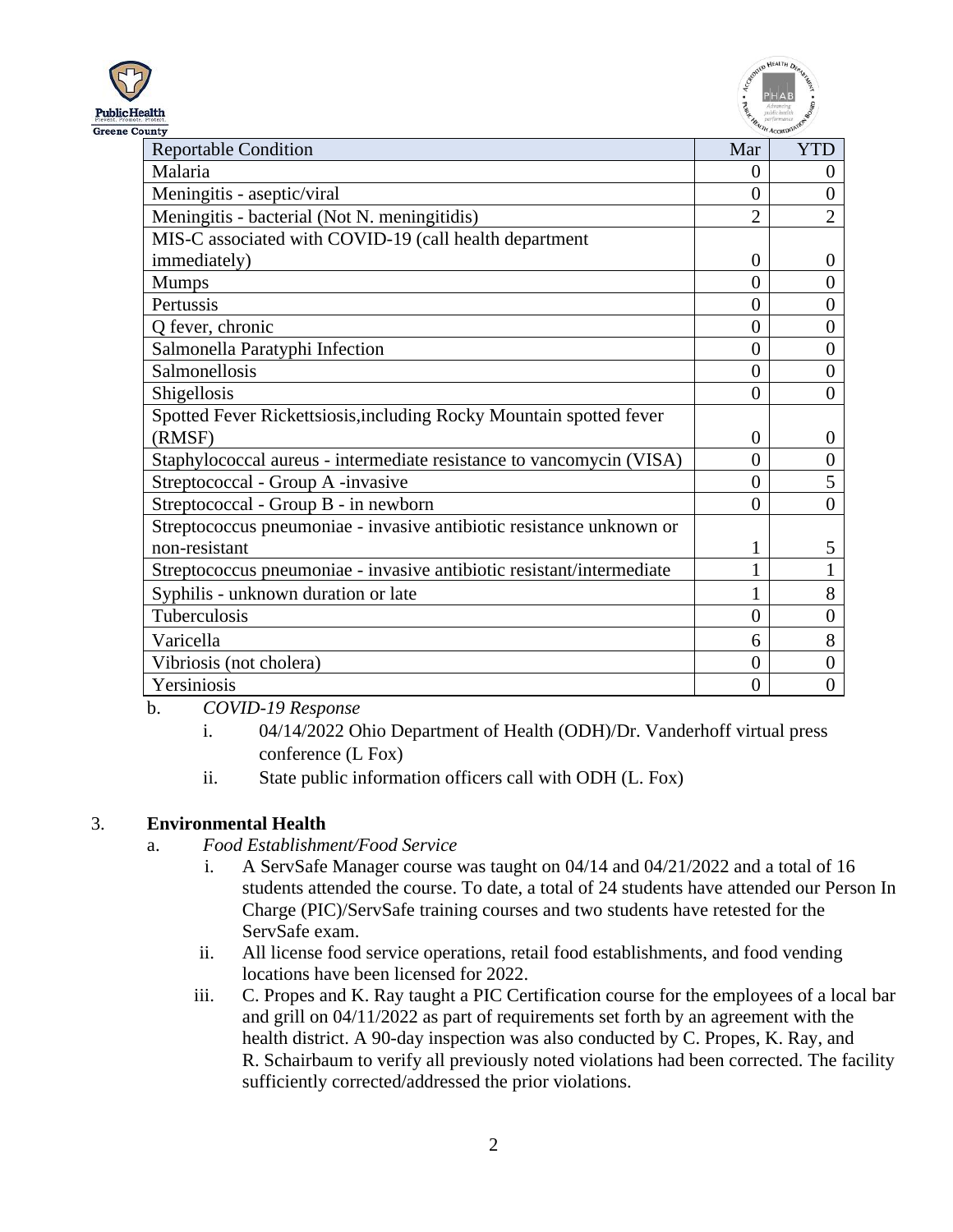



- iv. C. Propes completed a PIC Certification course for Fairborn Schools on 04/18/2022. This was a follow-up session to complete the unfinished course taught the previous month.
- v. The following festivals were inspected since last month's report: Xenia Rotary Club Pancake Breakfast, Vintage Market Days, Woodstock Fairborn, Wright State April Craze, Spring Fling Xenia, and Bellbrook Sugar Maple Festival.
- b. *Swimming Pools*
	- i. K. Ray, and M. Straight taught a swimming pool/spa course at the Xenia YMCA on 04/21/2022. This was a course designed to instruct commercial pool operators the basics of swimming pool/spa operations, water chemistry, pump specifics, etc. Dayton Pool Management and EcoLab assisted with this educational training session.
- c. *Solid Waste*
	- i. S. Adams, and D. Shontz assisted the Ohio Environmental Protection Agency with gas monitoring at the Cedarville closed landfill. Additionally, an inspection was conducted at Dean's composting facility in Fairborn.
- d. *Mosquito Control* 
	- i. The 2022 Mosquito Control program will use existing equipment and materials. The program will start on 05/101/2022 The health district will be applying larvicide to known problem areas and neighborhoods to help prevent the development of adult mosquitoes.

#### 4**. Maternal Child Health**

- a*. Help Me Grow Home Visiting*
	- i. The Healthy Families America program is at full capacity. The program offers Kroger gift cards to offset costs from the ODH Quarterly Incentive Retention plan.
	- ii. J. Barga, E. Dailey, D. Gantner-Cooper, and N. Kessinger have begun training for the Nurse Family Partnership (NFP) program.
	- iii. New referrals are being received from WIC to assist in making the NFP successful.
- b. *Baby Me and Tobacco Free*
	- i. Five mothers are currently enrolled and actively participating.

#### 5. **Public Information**

- a. *Press Releases and Recognition*
	- i. 04/05/2022 Project DAWN interview, Dayton Daily News (M. Kingsley)
	- ii. 04/21/2022 University of Washington/North American Syringe Exchange Network, Syringe Service Program interview (M. Kingsley)
- b. *Social Media*
	- i. National Public Health Week, 04/04-04/10/2022
	- ii. National Distracted Driving Awareness Month
	- iii. National Minority Health Month
	- iv. National Child Abuse Prevention Awareness Month
	- v. STD Awareness Week 04/10-04/16/2022
- c. Fairs/Festivals
	- i. 04/23-04/24/2022 Sugar Maple Festival, Bellbrook
	- ii. 04/14/2022 Vibe Group outreach and testing event, Central State University (S. Reporter)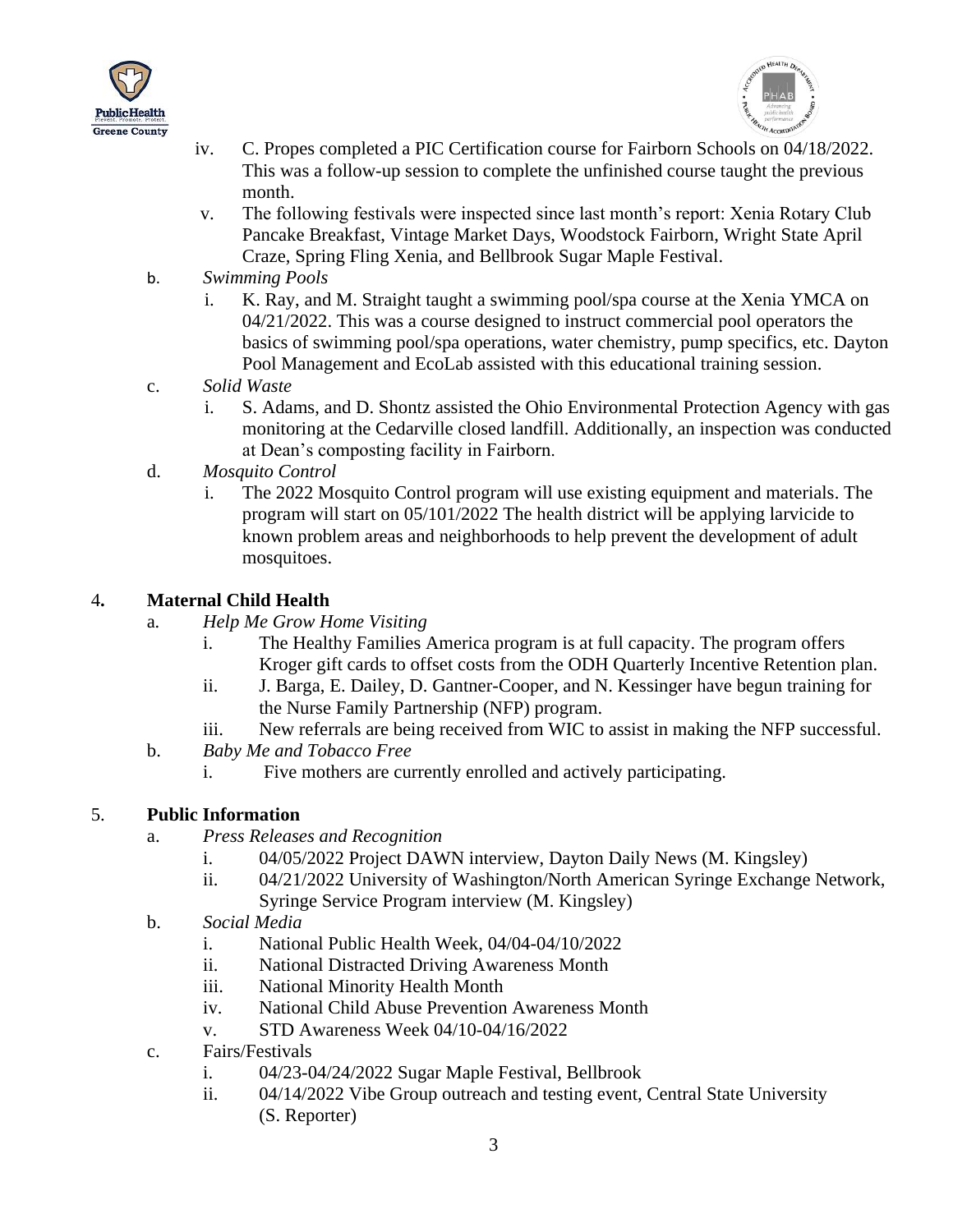



- iii. 04/22/2022 Wright State University April Craze (S. Reporter)
- iv. 04/27/2022 Health education table/Naloxone distribution at Celebrate Recovery meeting, Be Hope Church, Beavercreek (M. Kingsley)

#### 6. **Approved External Meetings and Presentations**

- a. 04/04/2022 Help Me Grow (HMG) Home Visiting presentation, Star Pediatrics (N. Kessinger)
- b. 04/04/2022 Nurse Family Partnership Unit 1 Revision meeting (E. Dailey, D. Gantner-Cooper, N. Kessinger)
- c. 04/04/2022 Reflective Supervision with Educational Services Center Infant Mental Health team and Four Oaks Administration (P. Hamer)
- d. 04/04/2022 Family and Children First meeting (P. Hamer)
- e. 04/05/2022 Interested Party meeting for HB 463, Columbus (M. Howell)
- d. 04/05, 04/06, 04/12, 04/19, and 04/26/2022 Xenia Rotary (L. Fox)
- e. 04/06/2022 Xenia Food Pantry's Brenda Donahue, Operations Manager, meeting (J. Magana)
- f. 04/06/2022 Virtual Children's Mental Health Team meeting (N. Kessinger)
- g. 04/07/2022 Miami Valley Women's Center's Elle Raquet, Center Director, meeting (J. Magana)
- h. 04/08/2022 Graduation, Reality and Dual Role Skills (GRADS) virtual annual Spring Advisory meeting (P. Hamer, N. Kessinger)
- i. 04/11/2022 Project DAWN Naloxone training, Her Story House, Xenia (M. Kingsley, S. Reporter)
- j. 04/11/2022 Healthcare Preparedness Committee (K. Caudill)
- k. 04/11/2022 HMG Group Reflection team meeting (D. Gantner-Cooper. E. Dailey, J. Hahn, N. Kessinger, M. McCullough, B. Magato, J. Reynolds)
- l. 04/12/2022 Wright State University (WSU) Nursing Student Public Health presentation, Xenia High School (M. Kingsley, S. Reporter)
- m. 04/12/2022 Drone Use presentation, Xenia Rotary Club (D. Shontz)
- n. 04/12/2022 Metropolitan Medical Response System (MMRS)/Ebola meeting (K. Caudill)
- o. 04/12/2022 Five Rivers Greene County Health Center HMG Home Visiting presentation (N. Kessinger)
- p. 04/13/2022 NFP support call (N. Kessinger)
- q. 4/13/22 Association of Ohio Health Commissioners/Ohio Township Association meeting (M. Howell)
- r. 04/13/2022 Ohio Safety meeting (K. Caudill)
- s. 04/14/2022 Drone Use presentation, Ohio Environmental Health Association (D. Shontz)
- t. 04/14/2022 West Central Emergency Response Coordinator/Medical Reserve Corps (MRC) meeting (K. Caudill)
- u. 04/18/2022 Radiation Committee meeting (K. Caudill)
- v. 04/18/2022 Baby & Me Tobacco Free mandatory call (S. Reporter)
- w. 04/19/2022 Ohio Overdose Prevention Network, Sustainability Workgroup meeting (M. Kingsley)
- x. 04/20/2022 & 4/27/2022 Association of Ohio Health Commissioner's Financial Management training committee (M. Howell, N. Stuby)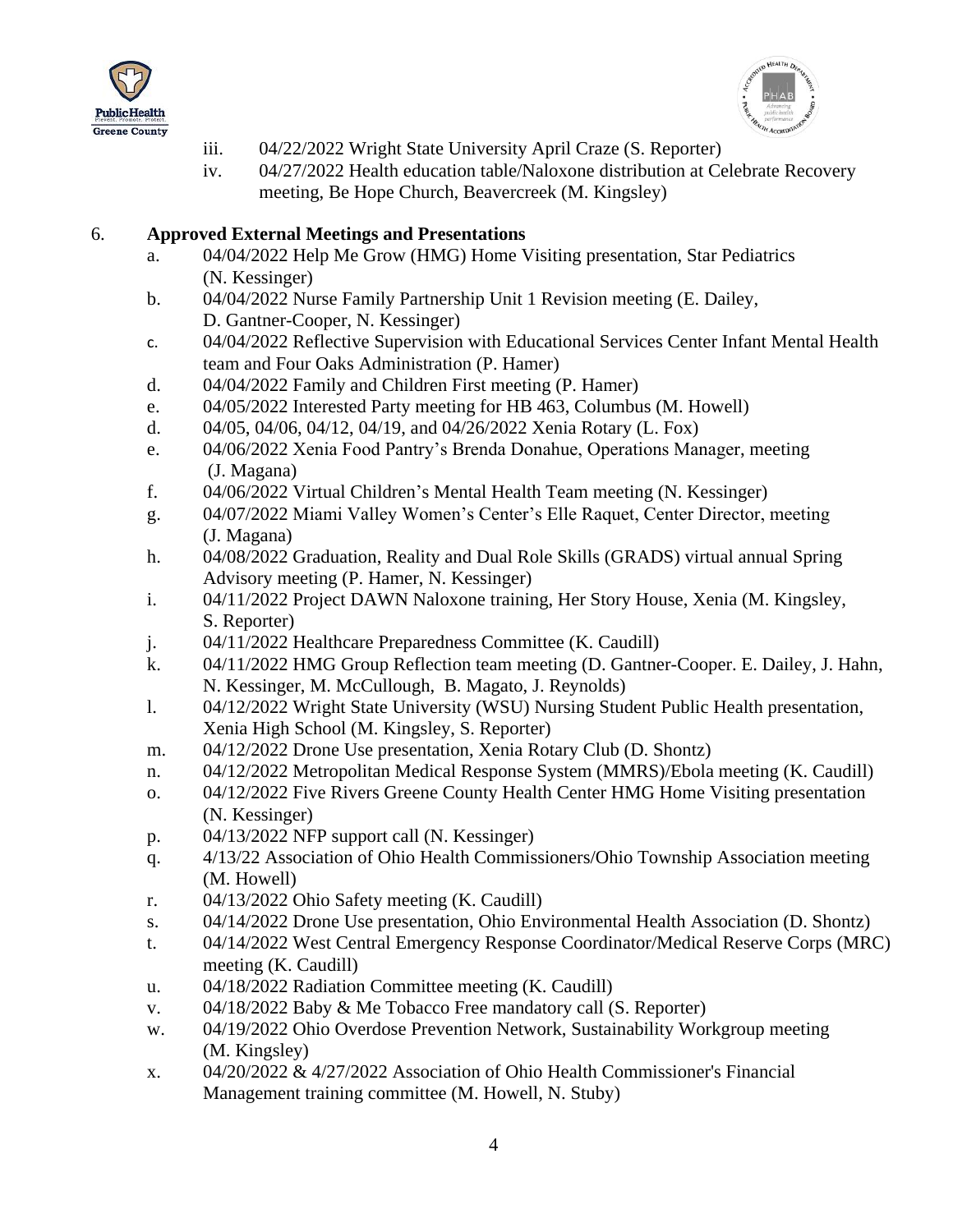



- y. 04/20/2022 Ohio Overdose Prevention Network, Harm Reduction Subcommittee meeting (M. Kingsley)
- z. 04/20/2022 Greene County Suicide Prevention meeting (S. Reporter)
- aa. 04/20/2022 Ohio WIC breastfeeding conference call (J. Magana Jimenez)
- bb. 04/21/2022 Greene County Emergency Preparedness Committee meeting (K. Caudill, D. Owsley)
- cc. 04/22/2022 Wright State University (WSU) Scholarship meeting (M. Howell)
- dd. 04/22/2022 WSU April Craze (J. Drew, K. Durham, M. Kingsley, S. Reporter)
- ee. 04/22/2022 Virtual Ohio Reflective Leadership meeting (J. Reynolds)
- ff. 04/25/2022 Project DAWN Naloxone training, Her Story Recovery Living, Xenia (M. Kingsley)
- gg. 04/27/2022 Association of Ohio Health Commissioners Board meeting (M. Howell)
- hh. 04/21/2022 Hep C Cure Squad meeting, Christopher House (S. Reporter)
- ii. 04/27/2022 Hep C Cure Squad at Safe Trade, Xenia (M. Kingsley, S. Reporter)
- jj. 04/28/2022 Ohio Overdose Prevention Network, Syringe Service Program Workgroup meeting (M. Kingsley)
- kk. 04/28/2022 ODH Community Practice meeting (D. Gantner-Cooper. E. Dailey, J. Hahn, N. Kessinger, M. McCullough, B. Magato, J. Reynolds)

## 7. **Approved Workforce Development Training and Conferences** (All)

- a. 03/30/2022 Active Shooter Awareness training (B. Brooks, K. Caudill, M. Howell)
- b. 04/03/2022 MRC Conference, Atlanta, GA (K. Caudill)
- c. 04/04/2022 National Association of County and City Health Officials Preparedness Summit, Atlanta, GA (K. Caudill)
- d. 04/06/2022 Ethical Decisions in Family Support Practice (M. Howell)
- e. 04/06/2022 Basic Life Support Cardiopulmonary Resuscitation (M. Howell)
- f. 04/06, 04/08/2022 HIV grant training and update (D. Owsley, S. Webb)
- g. 04/08/2022 HIV training, Dayton Montgomery Public Health (S. Reporter)
- h. 04/13/2022 Principles of Service Coordination Module Two (M. Howell)
- i. 04/15/2022 Evidence-based practice coaching training (J. Reynolds)
- j. 04/15/2022 Hop Up to Frog Scale training (M. McCullough)
- k. 04/19/2022 ODH Home Visiting Expansion grant meeting (J. Barga, N. Kessinger)
- l. 04/21/2022 Principles of Service Coordination Module Three (M. Howell)
- m. 04/23/2022 Whey Race Matters in Infant Mental Health Outcomes (J. Reynolds)
- n. 04/27/2022 Virtual Early Childhood Mental Health, Early Intervention, and HMG meeting (N. Kessinger)
- o. 04/29/2022 Applying Social and Emotional Learning Strategies with Toddlers and Preschoolers (J. Reynolds)
- p. 04/30/2022 NFP Unit 1 training (E. Dailey)

## 8. **Personnel**

a. The annual employee appreciation breakfast was held 04/0720/22. Breakfast was provided and each employee received a phone stand. Service awards were given to the following employees: